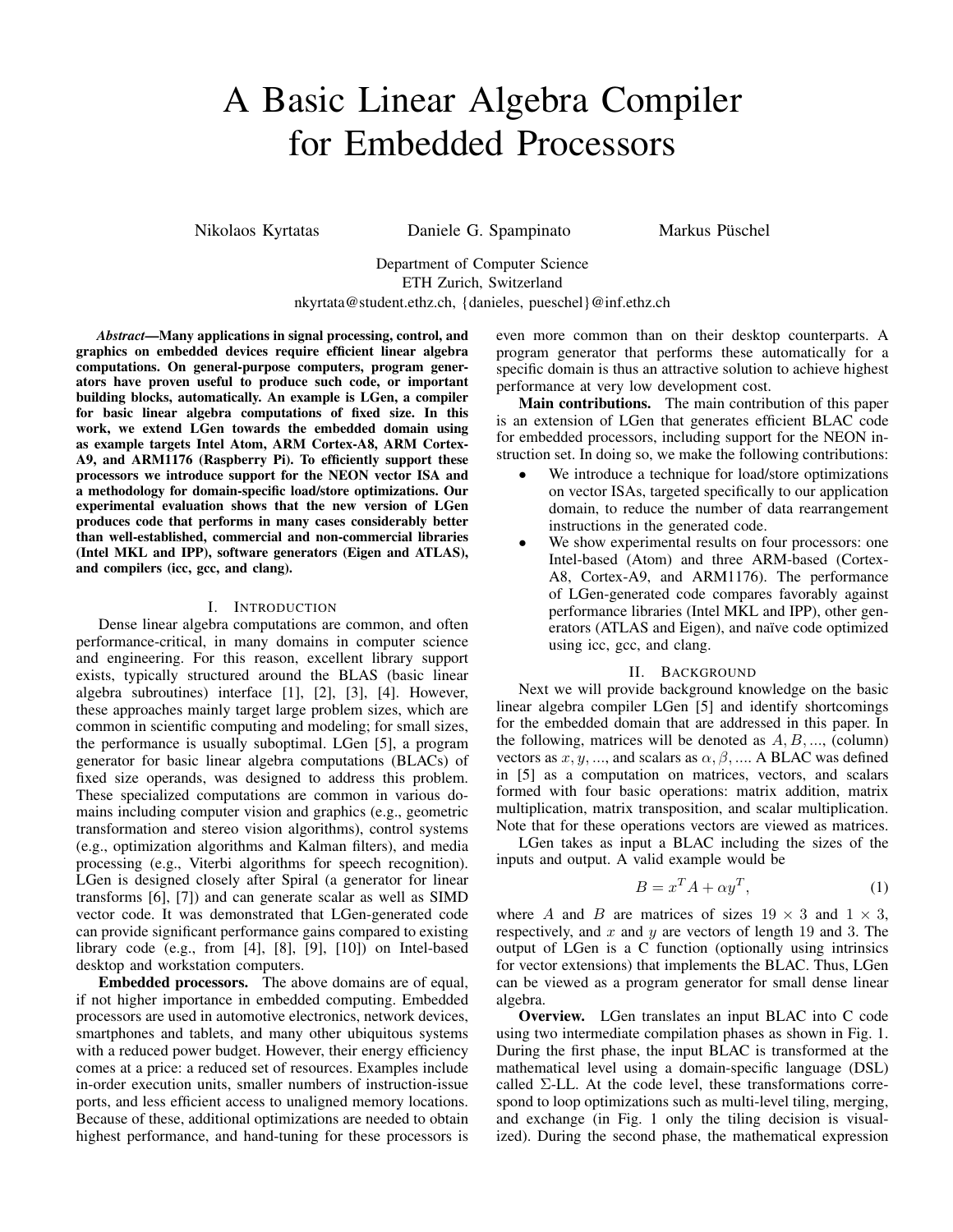

Fig. 1. LGen overview.

Storer  $\rightarrow \rightarrow \rightarrow$  Loader  $T_3$  $\equiv T_2$  $\mathbb{I}$   $T_4$ Add  $\nu$ -BLAC Mul  $\nu$ -BLAC  $T_0$   $T_1$  $\frac{1}{\sqrt{5}}$   $\frac{1}{\sqrt{5}}$   $T_6$ Loader Loader Loader Storer . . .  $\Box \cdot \Box \Box$  $x^{\overline{T}}$  $\frac{1}{\sqrt{2}}$ T A

Fig. 3. C-IR codelets chain handling leftovers for  $T = x^T A$ . A is  $19 \times 3$ ,  $\nu = 4$ . White elements in matrices  $T_0$ , ...,  $T_6$  are zeros.

obtained from the first phase is converted to a C-intermediate representation (C-IR). At this level, LGen performs additional optimizations such as loop unrolling, scalar replacement, and conversion into SSA form. Finally, since different tiling decisions lead to different code versions of the same computation, LGen uses autotuning (search) to select the C function that achieves the best performance on the specified target device.

Vector code generation. LGen can generate functions that are vectorized using SIMD intrinsics. In this case LGen receives the vector length  $\nu$  as additional input (e.g.,  $\nu = 4$  for NEON quadword float vectors). During the first compilation phase, the vector length  $\nu$  is used for an additional tiling ( $\nu$ tiling) at the innermost level to create a structure for efficient mapping to vector instructions. As a consequence of the  $\nu$ tiling, the input BLAC is decomposed into  $\nu$ -BLACs: the 18 basic operations on matrices of size  $\nu \times \nu$  and vectors of length  $\nu \times 1$  or  $1 \times \nu$ . In Fig. 2 we show the five  $\nu$ -BLACs used to vectorize matrix multiplication.  $\nu$ -BLACs are preimplemented once for every vector ISA and composed by LGen to obtain the final code for the BLAC. For embedded processors, LGen currently supports SSSE3 (Intel Atom) and NEON (ARM Cortex-A8 and A9), an extension included for the present paper. More details about vector code generation using  $\nu$ -BLACs can be found in [5]. We now explain how we handle memory accesses when computing a  $\nu$ -BLAC.

**Accessing memory.** All matrices involved in a *ν*-BLAC satisfy two assumptions: (a) every dimension has a length of either 1 or  $\nu$ , and (b) the rows of matrices are contiguous in memory. As described in [5], the  $\nu$ -tiling decision taken by LGen during the early compilation phase is made explicit using gather and scatter matrices. However, at the  $\Sigma$ -LL level there is no concept of loads and stores, but only of accesses to matrices. At the C-IR level such accesses are translated to code using two collections of pre-implemented codelets called



Fig. 2. The five  $\nu$ -BLACs used to vectorize matrix multiplication. Matrices are  $\nu \times \nu$  and vectors  $\nu \times 1$  or  $1 \times \nu$ . The complete set of 18  $\nu$ -BLACs can be found in [5].

Loader and Storer that pack and unpack the data to make the  $\nu$ -BLACs usable. Besides making the data contiguous, Loaders and Storers pack and unpack eventual leftovers (sizes  $\langle \nu \rangle$ ) created by tiling. Using a packing-unpacking approach allows these leftover BLACs to be also treated as  $\nu$ -BLACs, thus enabling a complete vectorization of the generated code.

As an example, consider the partial computation  $T = x^T A$ from (1). Assume that A is 16-byte aligned and stored in rowmajor order, that our target ISA is SSSE3, and that we decide to vectorize choosing  $\nu = 4$ . In Fig. 3 we give a pictorial representation of the flow of computations required to take into account the leftover (the  $1 \times 3$  matrix T) produced by  $\nu$ -tiling. The  $1 \times 3$  leftover tile of  $x^T$  and the  $3 \times 3$  leftover tile of A are loaded to the temporary matrices  $T_0$  and  $T_1$  (of sizes  $1 \times \nu$  and  $\nu \times \nu$ ). A similar approach is followed with the outputs using Storers. Now, the code associated to the storeload chain  $T_2 \rightarrow T_3 \rightarrow T_4$  should clearly be removed, holding the result from the multiplication in register for the second computation (Add  $\nu$ -BLAC). However, as shown in Fig. 4, on embedded processors lacking mask-load/store instructions, the special size of the matrix result  $(1 \times 3)$  requires additional data rearrangement overhead (e.g., vector shuffles). In a generic compiler such as clang, disposing of instructions such as shuffles is a more complicated task due to the large set of mask combinations. In our domain-specific LGen only a small subset of these actually occur, making the approach practical. In Section III we present a technique to remove data rearrangement overhead using generic C-IR vector loads and stores.

# III. STORE-LOAD ELIMINATION WITH GENERIC C-IR VECTOR LOADS AND STORES

LGen generates C-IR code by combining codelets from the target ISA's Loader, Storer, and ν-BLACs. All of these codelets are implemented following a load-compute-store approach, meaning that they first load data from memory into registers, then they process the data, and finally they store the results back to memory. As a result, the generated C-IR code consists of chains of codelets, where data flow from one codelet to the next one, as shown in Fig. 3. Data between two consecutive codelets are stored in a local array allocated within the function. However, in the example shown in Fig. 3 the use of the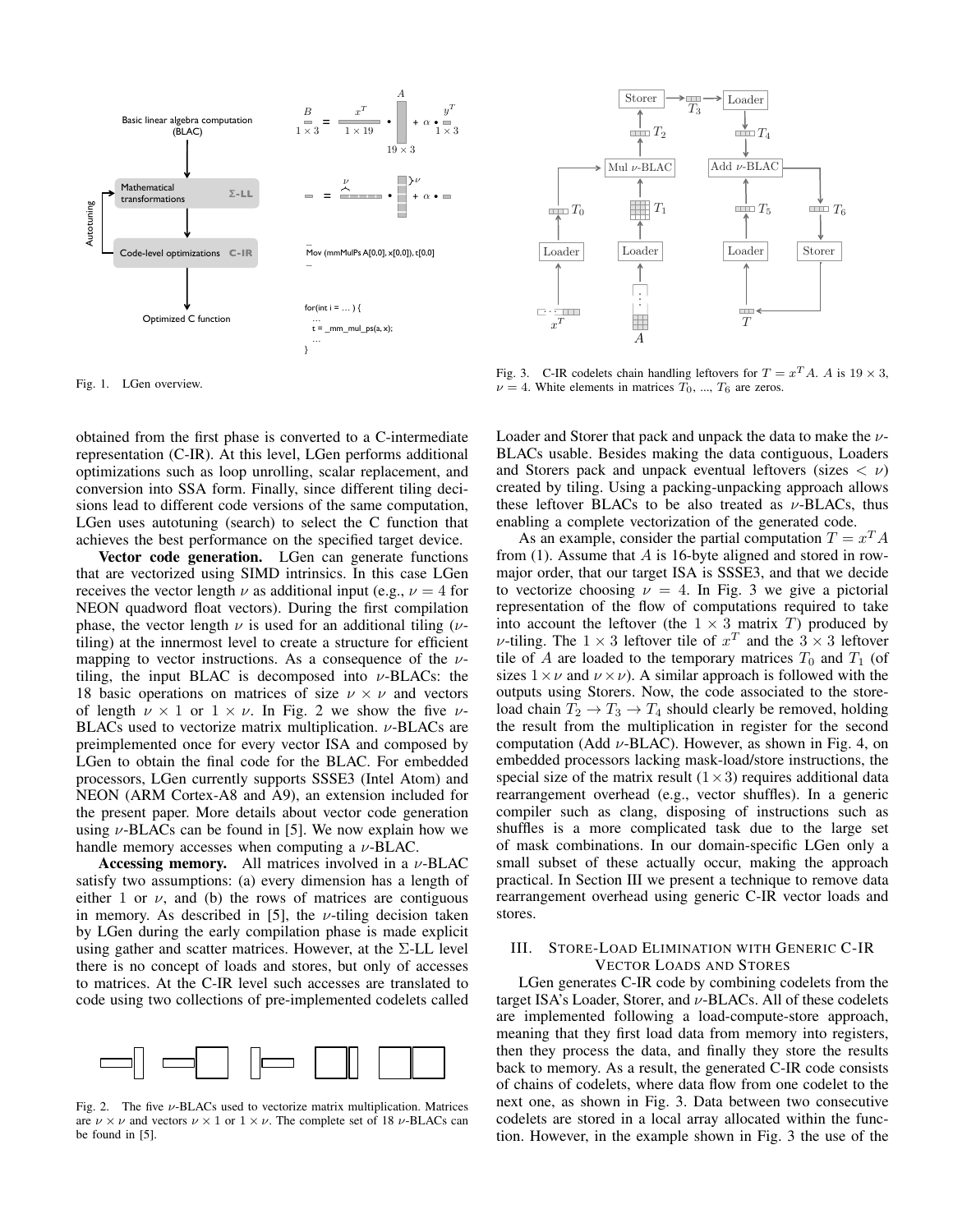```
/* Begin nuBLAC mul */
       .<br>. nuBLAC multiplication
\texttt{__m128} \text{ mul} \texttt{ _res} = \dots;_mm_storeu_ps ( T2 , mul_res ) ;
/* End nuBLAC mul */
/* Begin Storer 1x4 \rightarrow 1x3 */
_{--}m128 v0 = _{mm\_loadu-ps(T2)};
_mm_storel_pi (( __m64 *) ( T3 ) , v0 ) ;
_mm_store_ss ( T3 + 2 ,
_mm_shuffle_ps ( v0 , v0 , _MM_SHUFFLE (3 , 3 , 3 , 2) ) ) ;
/* End Storer 1x4 \rightarrow 1x3 */
/* Begin Loader 1x3 \rightarrow 1x4 */
_mm_storeu_ps ( T4 , _mm_shuffle_ps (
_mm_loadl_pi ( _mm_setzero_ps () , ( __m64 *) ( T3 ) ) ,
mm\_load\_ss(T3 + 2),
_MM_SHUFFLE (1 , 0 , 1 , 0)
) ) ;
/* End Loader 1x3 \rightarrow 1x4 */
```
Fig. 4. SSSE3 code snippet for the store-load chain  $T_2 \rightarrow T_3 \rightarrow T_4$  (Fig. 3).

temporary matrices  $T_0$ , ...,  $T_6$  is superfluous since the result of each codelet could be passed directly to the next codelet through registers. Store-load elimination (SLE) is a compiler technique that can be used to eliminate redundant memory accesses. As we explain in the following, the challenge is in removing unnecessary shuffles.

Problems using SLE with intrinsics. Standard SLE works in the following way: Whenever a pair of load and store intrinsics with matching access patterns is found, it is replaced with an assignment between vector variables. By access pattern we refer to the mapping between memory locations and positions within a vector variable. Loads that do not follow any store with the same access pattern are left unchanged. The same holds for stores that are not followed by loads with the same access pattern. For example, Fig. 5 depicts the store-load chain from Fig. 4 with access patterns depicted with arrows. Finding store-load pairs to eliminate is thus equivalent to finding stores and loads whose outgoing and ingoing arrows can be "wired" together. Since storing the three values  $a, b, c$  to memory is implemented in the same way as loading them, we can safely wire up outgoing and ingoing connections. In other words, applying SLE to this piece of code replaces the wired store-load pairs with assignments between variables  $v_2$  and  $v_0$ , and between  $v_3$  and  $v_1$  (bottom-right code snippet). However, shuffles are left untouched by the analysis.

Better SLE with generic C-IR vector load and store instructions. To facilitate the application of SLE and avoid unnecessary shuffle instructions like the ones shown before, we use in our C-IR load and store instructions that do not correspond to specific intrinsics, but are generic enough to represent all possible vector accesses to memory. These instructions are used during SLE and are translated to specific intrinsics only during unparsing C-IR into C code.

The full syntax of a generic load is GenLoad(addr, poslist, orientation) and the one of a generic store is GenStore(addr, v, poslist, orientation). The parameter addr is a memory address, v is a vector variable, and poslist is a list that maps memory locations to positions within the vector v. More specifically, the ith element of poslist maps the ith element starting from addr to a list of positions within a vector. For example, GenLoad(addr, [  $[0, [1], [2], [3]$ ], hor) loads four consecutive elements starting from addr to the four positions of the returned vector,



Fig. 5. Example of SLE with load and store instrinsics. Both  $v_0$  and  $v_4$ contain a leftover of length three.



Fig. 6. Example of SLE with generic load and store C-IR instructions analogous to the one in Fig. 5.

while GenLoad(addr, [ [0,1,2,3] ], hor) loads one element at addr to all four positions of the returned vector. The parameter orientation can take the value hor or vert and determines whether the access refers to a row or a column of a mathematical matrix. At the C-IR level, LGen maintains a mapping between mathematical matrices and memoryallocated arrays. A generic load/store with orientation set to vert is interpreted as a strided memory access, and the stride is obtained from the size of the matrix that the related memory address is associated with.

Using these generic load/store instructions, for example, the code segment of Fig. 5 is transformed into the one shown in Fig. 6. Applying SLE on the latter will leave us with a single assignment, without any shuffle instructions. An example implementation of the generic load and store in Fig. 6 on NEON is shown in Fig. 7. Note that the "non-dual" mapping of generic loads and stores to code does not affect SLE.

Optimal alignment detection. Several embedded processors with vector architectures offer both aligned and (slower) unaligned loads and stores. In our case (Intel Atom, ARM Cortex-A8, and A9) aligned instructions are at least twice as fast. Furthermore, on Intel Atom, unaligned instructions require two out of two issue ports for execution, making it impossible to issue an unaligned load simultaneously with an unaligned store. In contrast the aligned ones require only one port [11].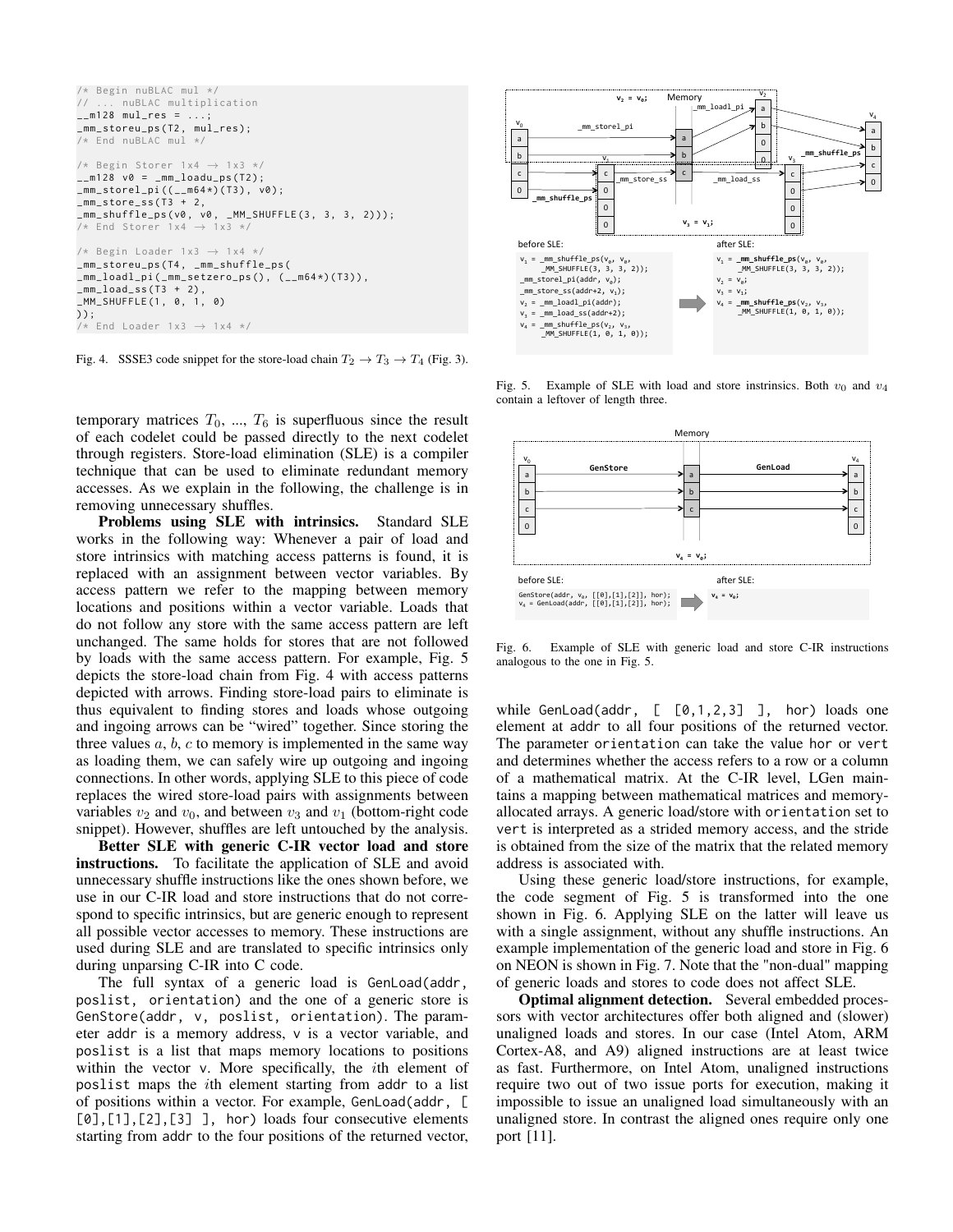

Fig. 7. Unpacking-packing of a leftover of length three using a non-dual NEON implementation of the generic store and load.

For these reasons we incorporated into LGen an alignment detection algorithm based on abstract interpretation [12] at the C-IR level. The idea behind the algorithm is as follows: First the C-IR code is analyzed by applying abstract interpretation using the abstract domain of congruences [13]. This analysis is similar to the congruence detection technique described in [14] and determines for each memory access, whether all the addresses used in this access during program execution are guaranteed to be divisible by the ISA-specific alignment length. In the affirmative case, an aligned load or store intrinsic is generated when unparsing to C code. Otherwise an unaligned instruction is generated.

Note that if the alignment of the input and output arrays is not known at compile time, LGen can generate various code versions, one for each of the possible alignments, including the control to select the proper one at runtime.

In our context of BLACs, all addresses are affine combinations of induction variables. Based on this restriction, we can prove that our alignment analysis is precise, i.e., each aligned memory access is detected and there are no false negatives. The proof is omitted due to space limitations and can be found in [15].

#### IV. RESULTS

In this section we present performance experiments conducted to evaluate the code generated by LGen on four embedded processors: Intel Atom, ARM Cortex-A8, ARM-Cortex-A9, and ARM1176. First we explain the experimental setup; then we show and discuss the results for each target processor. A larger set of experiments is discussed in [15].

# *A. Experimental setup*

Table I summarizes relevant information about the computing platforms. The peak performance values in this table were computed without considering the impact of loads and stores and assuming an ideal ratio of additions and multiplications. In the following we describe our tests, competitors, and provide details about the configuration of our hardware and software environment.

Chosen BLACs. We selected the following BLACs for our experiments:

- $\alpha = x^T A y$ : A memory-intensive bilinear form (*blinf*).
- $C = \alpha (A_0 + A_1)^T B + \beta C$ : A compute-intensive matrix multiplication, where one of the operands is obtained by a matrix addition (*gemam*).

By memory-intensive we mean an operational intensity (operations/data movement) of  $O(1)$ . Both BLACs need more than one BLAS call. In the rest of this section we refer to the

TABLE I. PROPERTIES OF THE PLATFORMS USED FOR THE EXPERIMENTS. AI STANDS FOR ARITHMETIC INSTRUCTION, LS FOR LOAD/STORE, F/C ARE FLOPS/CYCLE.

| CPU                     | Intel Atom D2550 Cortex-A8 Cortex-A9 ARM1176 |                                     |             |              |
|-------------------------|----------------------------------------------|-------------------------------------|-------------|--------------|
| Vector ISA              | SSSE3                                        | <b>NEON</b>                         | <b>NEON</b> |              |
| $D-L1$ [kB]             | 24                                           | 32                                  | 32          | 16           |
| $L1$ $[kB]$             | 32                                           | 32                                  | 32          | 16           |
| Peak [f/c]              | 6                                            | 4                                   | 4           | 1            |
| <b>Execution</b>        | in-order                                     | in-order                            | 0oO         | in-order     |
| <b>Issues 2 AI</b> yes  |                                              | yes (FMA) yes (FMA) no              |             |              |
| <b>Issues LS+AI</b> yes |                                              | yes                                 | no          | no           |
| Board                   | Mini-PC                                      | BeagleBone Kayla<br>Black           | DevKit      | Raspberry Pi |
| <b>OS</b> kernel        | Linux $3.8$                                  | Linux $3.8$ Linux $3.1$ Linux $3.6$ |             |              |

BLACs above using the tags provided in parentheses. Unless stated otherwise, all matrices and vectors are 16-byte aligned.

Competitors. Our selected competitors are: (a) Intel MKL 11.1 (Intel Atom only), (b) Intel IPP 8.0 (Intel Atom only), (c) Eigen 3.2.0 (all processors), (d) ATLAS 3.10.1 (all processors), and (e) compilers taking as input handwritten scalar code (all processors). Regarding the last case, we considered both code with fixed problem sizes that are known at compile time (labeled as *fixed* on plots) and code with unknown problem sizes that are passed as arguments (labeled as *gen* on plots).

Measuring process. All experiments involve singleprecision code. For all plots, the y-axis shows performance in flops per cycle (f/c), and the x-axis shows the value of the input's varying dimensions as number of float elements.

The flop count is derived from the BLAC while cycles are explicitly measured. On Intel Atom, cycles are measured using the rdtsc instruction. On the ARM Cortex-A8 and ARM1176 we used the cycle counter of the PMU. On the ARM Cortex-A9 we used the Linux perf infrastructure.

All experiments are run under warm cache conditions using the same measuring strategy as in [5]: The code is executed multiple times for at least  $10^8$  cycles. The reported measurement is the average number of cycles per execution. This process is repeated 15 times to compute median and quartile information. Each point in the plots is the median of 15 repetitions and it is accompanied by whiskers that show the most extreme data points falling into the range  $[1.5q_1, 1.5q_3]$ , where  $q_1$  and  $q_3$  are the first and third quartiles.

Hardware and software configuration. We disabled hyper-threading on Intel Atom and CPU throttling on the three ARM processors. LGen was configured to use a random search with sample size of 10. For both Intel MKL and ATLAS, we implemented blinf as a combination of cblas\_sgemv and cblas\_sdot. Gemam was implemented in MKL with a call to MKL\_Somatadd followed by cblas\_sgemm and in ATLAS with a call to cblas\_saxpy followed by cblas\_sgemm. For Eigen we used Map interfaces over existing arrays, no-alias assignments, and we enabled vector code generation by defining EIGEN\_VECTORIZE. ATLAS was built natively using gcc 4.7 on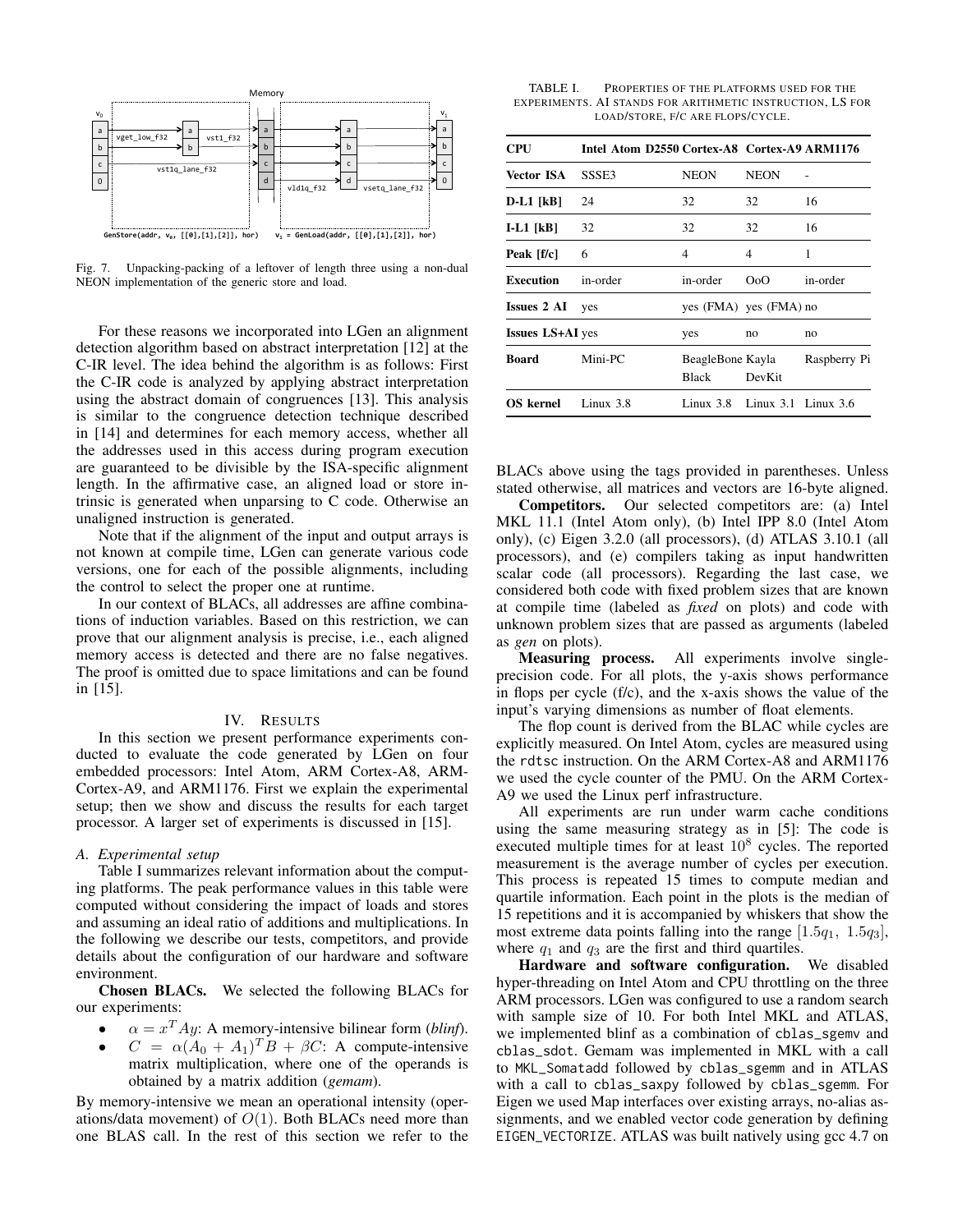

Fig. 8. (a)  $\alpha = x^T A y$  and (b)  $C = \alpha (A_0 + A_1)^T B + \beta C$  on Intel Atom.

all platforms. On the Intel Atom we used the provided architectural defaults, while for the other three processors we executed a full search to find the best values for the ATLAS parameters. For all four processors, gemm was retuned after the installation to improve the performance of ATLAS for small matrix computations, as it is described in the errata section of the ATLAS website<sup>1</sup>. On the Intel Atom tests were compiled with icc 14 (flags -O3 -xHost -fargument-noalias -fno-alias -no-ipo -no-ip -no-prec-div); on the ARM processors with clang  $3.4$  (flags  $-03$  -mcpu= $\langle$ cpuname $\rangle$ ) and gcc  $4.7$ (flags -O3 -ffast-math -fsingle-precision-constant -fstrict-aliasing -mcpu=<cpuname> -march=armv7-a -mtune=<cpuname> -mfpu=neon -mfloat-abi=hard).

Labelling conventions. For plots we use the following labelling convention: *LGen* for the basic version of LGen, *LGen -GLS* for LGen using generic C-IR loads and stores, and *LGen -GLS -AD* for LGen using both generic C-IR loads and stores and alignment detection. Alignment detection only applies on Atom, since the ARM NEON intrinsics do not provide aligned loads and stores. Also, the NEON  $\nu$ -BLACs were implemented directly with generic loads and stores; thus a comparison to the previous LGen is omitted.

#### *B. Intel Atom*

In Fig. 8a we show the results for the computation of blinf. *LGen -GLS -AD* performs better than all competitors, achieving speedups of up to  $2.8\times$  with respect to MKL. The presence of several downward spikes is due to the amount of unaligned instructions available in the code. The size of the panel matrix A strongly influences performance, bringing it down to 1 f/c whenever n mod  $4 \in \{1,3\}$  (which yields only 25% aligned accesses).

In Fig. 8b we show the performance results for gemam. The performance of *LGen -GLS* is around 30% higher than the one of LGen. Alignment detection adds another 30% of improvement over the performance of LGen for matrix sizes that favor this optimization (i.e. divisible by 4). Eigen, the best competitor, performs better than LGen for larger matrices, but never better than *LGen -GLS* and *LGen -GLS -AD*.

# *C. ARM Cortex Processors*

The two Cortex-A processors present two critical microarchitectural differences: (a) Scalar floating point operations are more efficient on Cortex-A9 and (b) Cortex-A8 can issue a NEON load/store instruction together with a NEON arithmetic operation, while this is not possible on Cortex-A9.

Cortex-A8. In all experiments conducted on Cortex-A8 (Fig. 9) the competitors achieve lower performance than LGen (in most cases less than 0.2 f/c). The main reason is the mixing



Fig. 9. (a)  $\alpha = x^T A y$  and (b)  $C = \alpha (A_0 + A_1)^T B + \beta C$  on Cortex-A8.



Fig. 10. (a)  $\alpha = x^T A y$  and (b)  $C = \alpha (A_0 + A_1)^T B + \beta C$  on Cortex-A9.

of scalar and vector instructions, which on Cortex-A8 leads to poor performance. This does not apply to LGen, as it generates completely vectorized code, even when handling leftovers. The performance of LGen is mostly in the range 1-1.3 f/c, being up to  $9\times$  faster than the best competitor.

Cortex-A9. Fig. 10 shows the experimental results for Cortex-A9. For blinf (Fig. 10a) Eigen is the best competitor, achieving 10–40% lower performance than LGen. For gemam (Fig. 10b) LGen is more than  $2 \times$  faster than the optimizing compilers and 25% faster than Eigen, with a performance of between 0.8 and 1 f/c. For wider matrices ATLAS approaches LGen's performance to within 10%.

#### *D. ARM1176*

The ARM1176 is a scalar processor, for which optimizations such as tiling, loop unrolling, loop fusion, and loop exchange have a significant impact on the quality of the generated code. In all the experiments in Fig. 11 LGen is up to  $4\times$  faster than ATLAS, which is in all cases the best competitor. Drops in performance can be noticed for large values of  $n$  due to reaching the L1 data cache size (16 kB). Another general remark is that for all tested BLACs, LGen's generated code compiled with gcc is more efficient than the one compiled with clang. Finally, for large values of  $n$  the performance results of LGen are less stable because of the random search with a sample size that is relatively small compared to the large space of tiling options.

## V. RELATED WORK

Linear algebra libraries. Intel's Math Kernel Library (MKL) [4] and Integrated Performance Primitives (IPP) [8] are vendor libraries optimized for the Intel architectures. MKL implements the BLAS interface [1] and is optimized for large scale problems. IPP offers a subset of BLAS and other interfaces geared towards small-scale linear algebra computations. We used both as benchmarks. BLIS [16] is a framework for the instantiation of high-performance BLAS-like libraries, based on a set of micro-kernels that must be provided by the user. The studies presented in [17] show the results of using BLIS for a

<sup>1</sup>http://math-atlas.sourceforge.net/errata.html